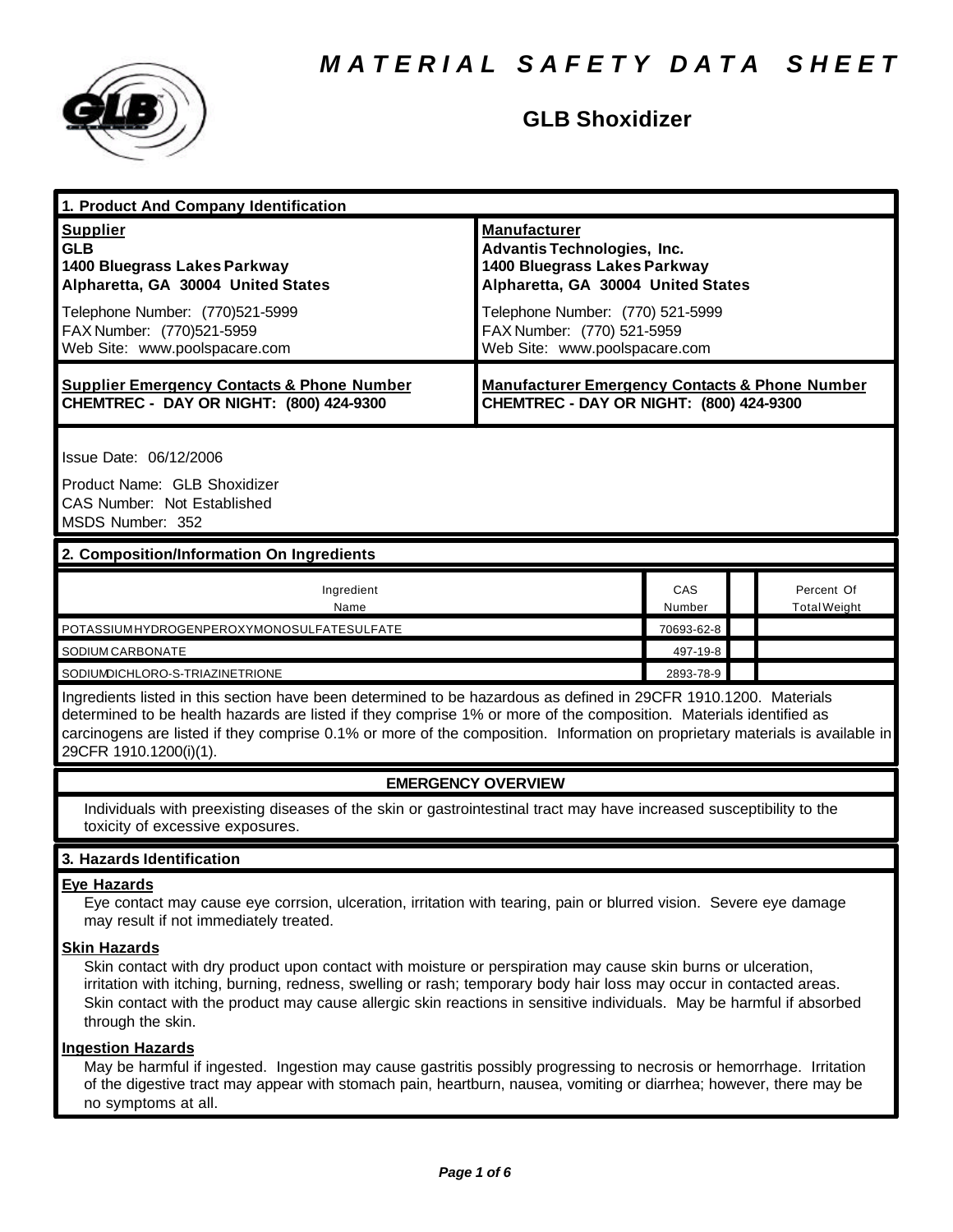## **GLB Shoxidizer**

## **3. Hazards Identification - Continued**

#### **Inhalation Hazards**

Inhalation may cause irritation of the nose, throat, and lungs with cough, nose bleeds, difficultly breathing or shortness of breath. Avoid breathing dusts, mists or vapors. May be fatal if inhaled.

## **Chronic/Carcinogenicity Effects**

None of the components present in this material at concentrations equal to or greater than 0.1% are listed by IARC, NTP, OSHA or ACGIH as a carcinogen.

**First Aid (Pictograms)**



#### **4. First Aid Measures**

**Eye**

In case of contact, hold eyelids apart and immediately flush eyes with plenty of water for at least 15 minutes. Call a physician.

**Skin**

In case of contact, immediately flush skin with plenty of water for at least 15 minutes. Remove contaminated clothing and shoes. Call a physician or poison control center immediately. Wash clothing before reuse.

## **Ingestion**

DO NOT INDUCE VOMITING. Drink 2 glasses of water. Contact a physician or poison control. Never give anything by mouth to an unconscious victim.

#### **Inhalation**

If inhaled, remove to fresh air. If not breathing, give artificial respiration. If breathing is difficult, give oxygen. Call a physician or a poison control center immediately.

## **Fire Fighting (Pictograms)**



## **5. Fire Fighting Measures**

Flash Point: N/A °F Flammability Class: N/A

## **Fire And Explosion Hazards**

Will not burn. Improper storage of large masses of this material can trap heat and lead to ignition of combustibles. Grinding or intensive mixing may cause decomposition with liberation of heat, oxygen and chlorine gas; ignition of oxidizable material if present may occur.

#### **Extinguishing Media**

Water. Flood with high volume, low pressure water. Small quantities of water may react with this product to form chlorine gas. Do not use carbon dioxide or other gas-filled fire extinguishers; they will have no effect on decomposing persulfates.

#### **Fire Fighting Instructions**

Will release oxygen when heated, intensifying a fire. Will release chlorine gas. Acidic mist may be present; self contained breathing apparatus should be used.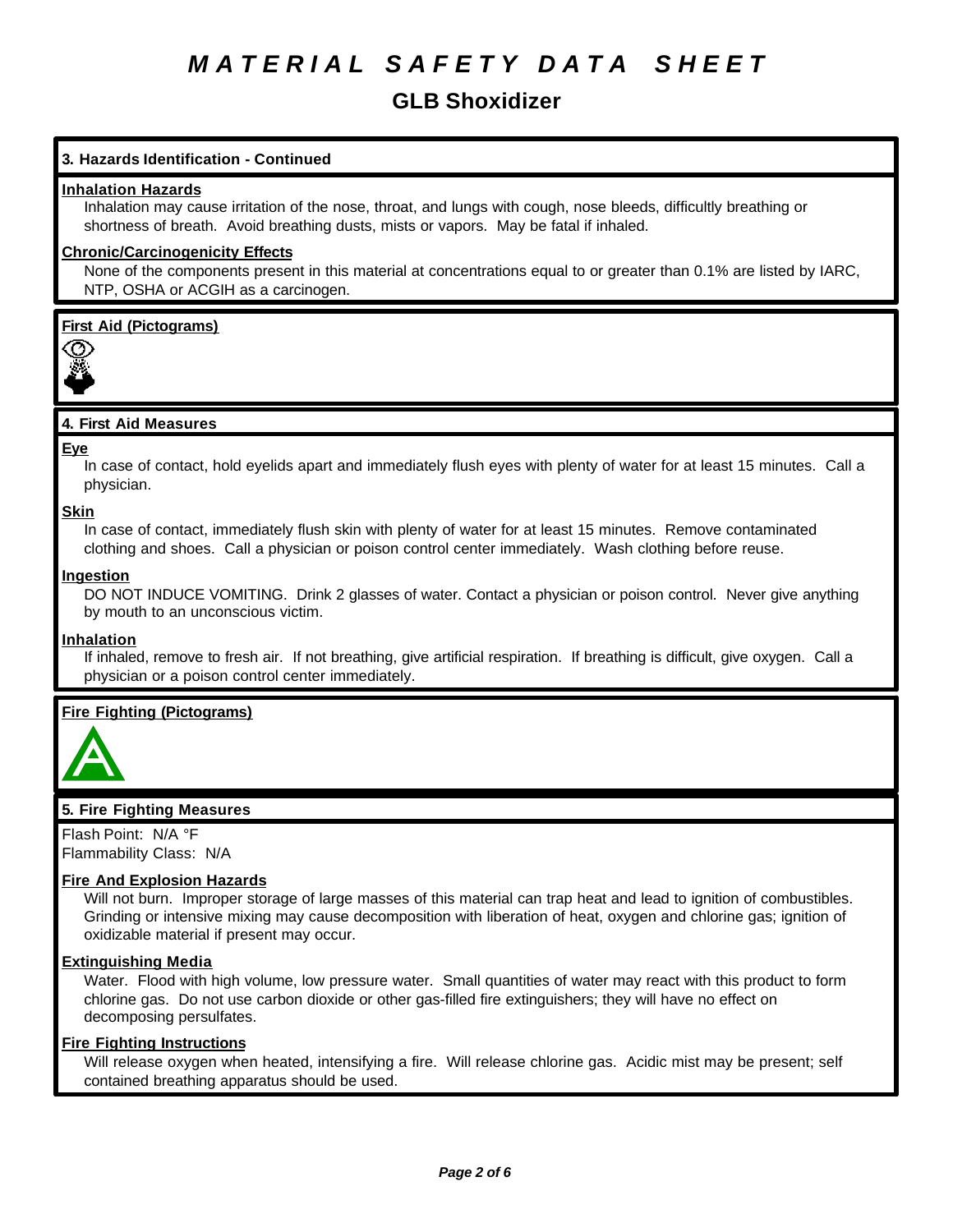**GLB Shoxidizer**

## **6. Accidental Release Measures**

Sweep up. Flush area with low pressure water.

Do not discharge to sewer. Toxic to fish and aquatic organisms.

#### **Handling & Storage (Pictograms)**



## **7. Handling And Storage**

#### **Handling Precautions**

Do not inhale. Do not get in eyes, on skin or clothing. Wash thoroughly after handling. Wash clothing after use.

#### **Storage Precautions**

Store in a cool, dry, well-ventilated area away from heat sources such as light fixtures or space heaters. Leave open space on all sides of each pallet to provide ventilation. See local fire codes for allowable limits. Bulk Bags should be stored on pallets; if stacked use pyramid style, no more than 2 pallets high. Closely stacked bags should not exceed 4 ft. cube. Keep packages dry. Do not store with combustible materials or with incompatibles.

#### **Protective Clothing (Pictograms)**



## **8. Exposure Controls/Personal Protection**

#### **Engineering Controls**

Use sufficient ventilation to keep employee exposure below recommended limits.

#### **Eye/Face Protection**

Wear safety glasses or coverall chemical splash goggles.

#### **Skin Protection**

Where there is potential for skin contact have available and wear appropriate impervious gloves, apron, pants and jacket.

#### **Respiratory Protection**

A NIOSH approved air-purifying respirator with an appropriate particulate cartridge or canister may be permissible under certain circumstances where airborne concentrations are expected to exceed exposure limits. Protection provided by air-purifying respirators is limited. Use a positive pressure air-supplied respirator if there is any potential for an uncontrolled release, exposure levels are not known, or any other circumstances where air-purifying respirators may not provide adequate protection.

## **9. Physical And Chemical Properties**

#### **Appearance** White granular to powder

**Odor**

None (mild), chlorine

Chemical Type: Mixture Physical State: Solid Specific Gravity: 1.1-1.4 Percent Volitales: <1%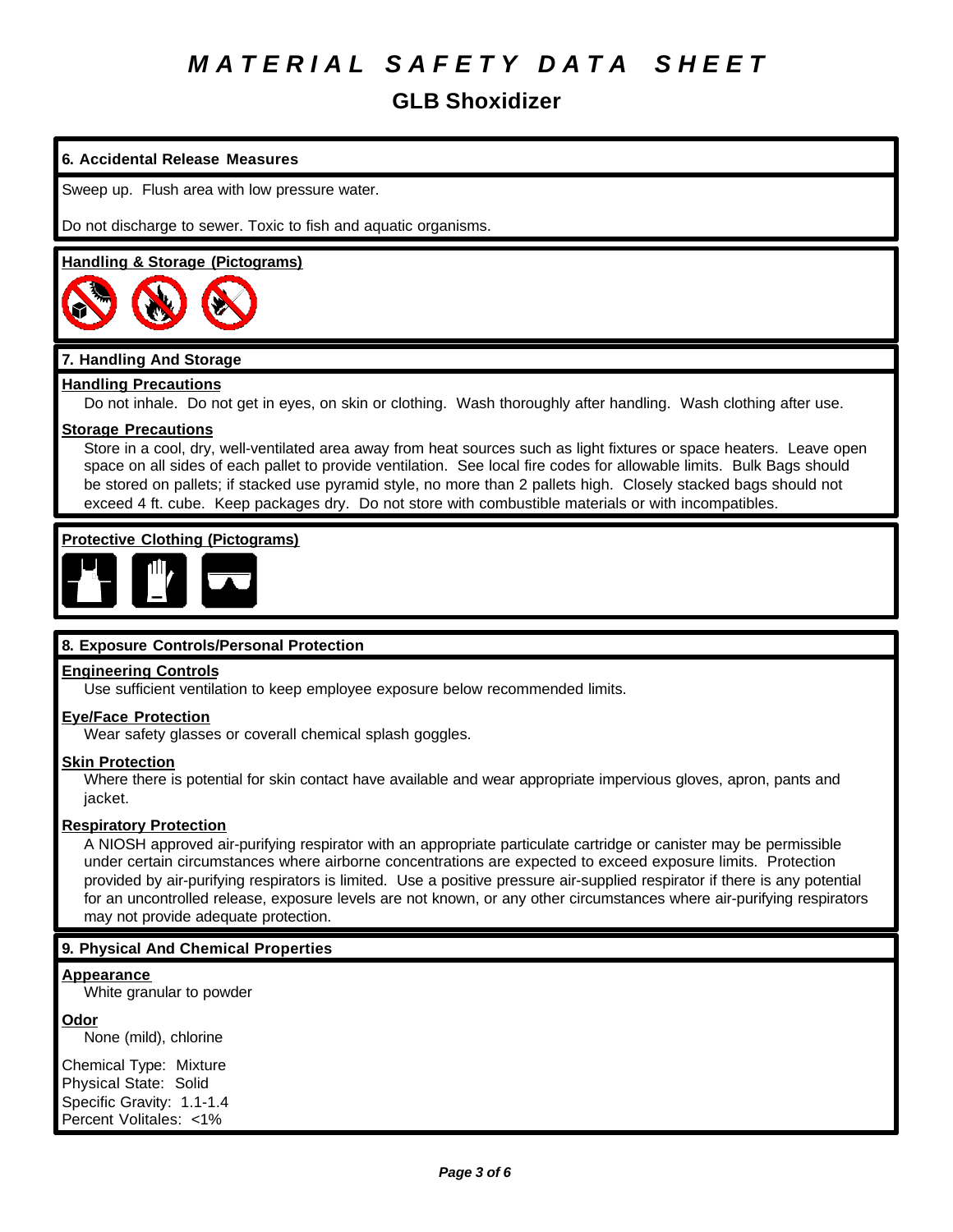## **GLB Shoxidizer**

## **9. Physical And Chemical Properties - Continued**

#### **Odor - Continued**

pH Factor: 7-7.5 At a Concentration Of 1% solution Solubility: in water is 25 g 100 cc H2O at 20C

## **10. Stability And Reactivity**

Stability: Stable Hazardous Polymerization: Will not occur

#### **Conditions To Avoid (Stability)**

The mixture reacts when moistened with small quantities of water to produce heat, carbon dioxide and chlorine gas.

#### **Incompatible Materials**

Contains oxidizing agents. Do not mix with chemicals or any other substance.

This mixture, if mixed with compounds containing halides or active halogens, can cause release of the respective halogen if moisture is present. For example, mixing with calcium hypochlorite or with sodium bromide can cause release of chlorine or bromine gas, respectively. Mixing with heavy metal salts such as those of cobalt, nickel, copper, or manganese can cause decomposition with release of oxygen and heat.

#### **Hazardous Decomposition Products**

Decomposes when heated or dampened, releasing oxygen, chlorine gas and heat of decomposition. Decomposition temperature: >110 degrees C.

## **11. Toxicological Information**

## **Potassium Hydrogen Peroxymonosulfate Sulfate:**

Inhalation 4 hour LC50: >5 mg/L in rats Skin absorption LD50: >11000 mg/kg in rabbits Oral LD50: 200-2000 mg/kg in rats

Severe skin and eye irritant, but is not a skin sensitizer in animals.

Single exposure by inhalation produced nonspecific effects such as weight loss and slight respiratory irritation. Repeated inhalation exposures produced eye irritation and reversible corneal damage.

Administration of large single ingestion doses produced nonspecific effects such as weight loss and irritation, as well as gastric ulceration, necrosis and hemorrhage. Repeated administration at a combined dosage of 1000/600 mg/kg for 13 weeks caused pathological changes of the stomach, body weight loss, gasping, noisy respiration, and hunched posture. There were no toxic effects noted at 20 or 200 mg/kg and the no-observed-adverse-effect-level (NOAEL) is considered to be 200 mg/kg.

Tests for carcinogenic activity or reproductive toxicity have not been performed. A range-finding developmental toxicity study showed developmental effects only at exposure levels producing other toxic effects in the adult animal. Did not produce genetic damage in bacterial cell cultures. Did produce genetic damage in mammalian cell cultrures. It did produce genetic damage in tests on animals, but showed some evidence of bone marrow cell toxicity in female mice.

## **Sodium Dichloroisocyanurate:**

Oral LD50: 1420 mg/kg in rats Oral LD50: 1230 mg/kg in mice Dermal LD50: >2000 mg/kg in rabbits Inhalation 4-hour LC50: >0.036 & <0.799 mg/L in rats

Animal testing indicates Sodium Dichloroisocyanurate is an eye irritant; and, it has been reported to be non-corrosive to skin.

The following is known for a substance that is analogous in structure to Sodium Dichloroisocyanurate: Animal testing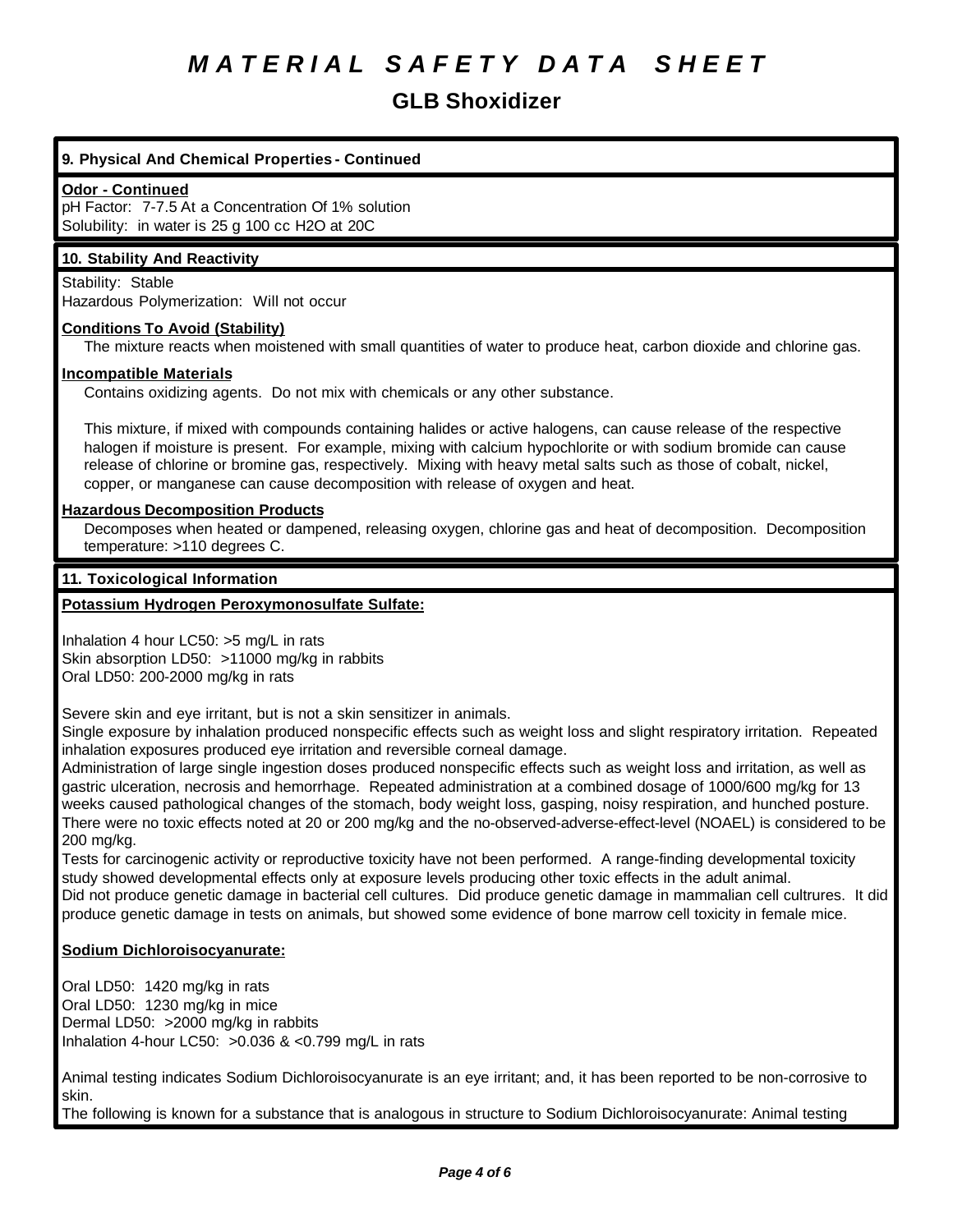## **GLB Shoxidizer**

## **11. Toxicological Information - Continued**

indicates the analogous substance is a skin irritant, but is not a skin sensitizer.

Rats and dogs fed Sodium Dichloroisocyanurate in their diet for 6 months showed no signs of toxicity or organ damage. Sodium Dichloroisocyanurate has not caused developmental effects in animals.

Sodium Dichloroisocyanurate has not caused genetic damage in bacterial cell cultures.

Sodium Dichloroisocyanurate is degraded in the body to Sodium Cyanurate. The following data exists for Sodium Cyanurate: Rats and mice, given Sodium Cyanurate (up to it's limit of solubility) in their drinking water for 90 days, displayed no major compound-related adverse effects.

Sodium Cyanurate has not caused genetic damage in mammalian cell cultures or in animals.

Sodium Cyanurate has not caused carcinogenic, developmental or reproductive toxicity effects in long-term, repeated-dose studies in animals.

## **Sodium Carbonate:**

Oral LD50: 4200 mg/kg in rats

Sodium Carbonate is a skin irritant, is a severe eye irritant, but is untested for animal sensitization.

Single exposure by inhalation caused respiratory irritation. Repeated exposures caused reduced weight gain and respiratory irritation.

No animal data are available to define the carcinogenity or reproductive hazards of this material. In animal testing sodium carbonate has not caused developmental toxicity. It does not produce genetic damage in bacterial or mammalian cell cultures or animals, but has not been tested for heritable genetic damage.

## **12. Ecological Information**

## **Ecotoxicological Information**

Potassium Hydrogen Peroxymonosulfate Sulfate:

96 hour LC50 - Rainbow trout: 53 mg/L 48 hour EC50 - Daphnia magna: 3.5 mg/L

Sodium Dichloroisocyanurate:

96 hour LC50 - Bluegill sunfish: 0.43 mg/L 96 hour LC50 - Rainbow trout: 0.25-0.65 mg/L 96 hour LC50 - Fathead minnow: 0.70 mg/L 48 hour EC50 - Daphnia magna: 0.11-0.28 mg/L 24 hour EC50 - Asiatic clam: 0.6 mg/L

Sodium Carbonate:

96 hour LC50 - Bluegill sunfish: 300 mg/L 96 hour LC50 - Mosquito fish: 1200 mg/L

## **13. Disposal Considerations**

Comply with Federal, State, and local regulations. Large quantities should be tested for residual chlorine and dechlorinated if necessary.

## **14. Transport Information**

**Proper Shipping Name**

Not regulated